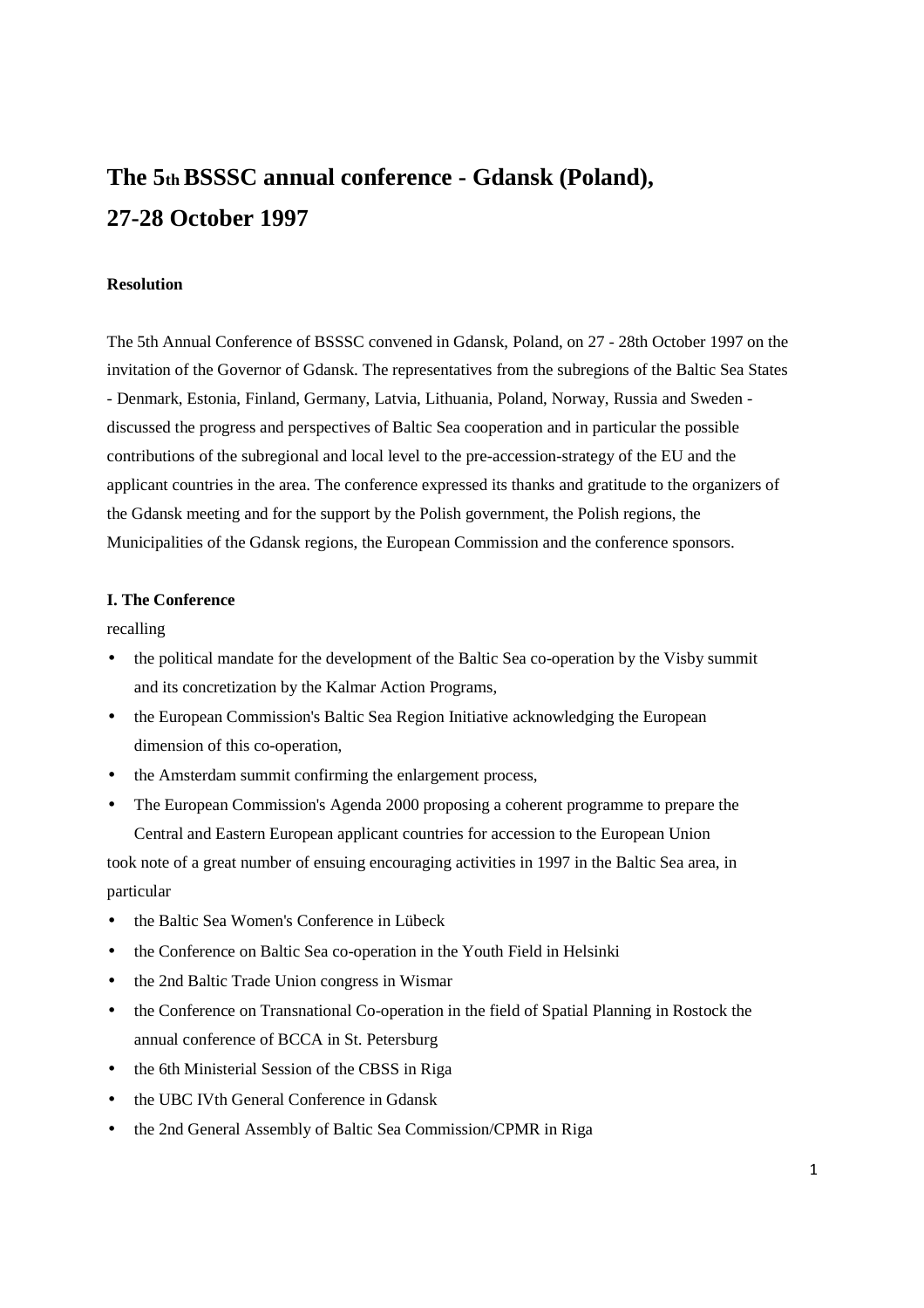- the 6th Parliamentary Conference on Co-operation in the Baltic Sea area in Gdansk
- the 3rd Conference of the Ministers for Culture of the Baltic Sea States in Lübeck
- the Council of Europe and the Baltic Sea Tourism Commission's Conference on Cultural Heritage in Gdansk

as well as the forthcoming conferences

- the Conference on Decentralization Reforms in the Baltic Sea States in Copenhagen
- the Ministerial Meeting of OSCE in Copenhagen
- the CBSS summit of the Heads of States in the beginning of 1998
- as well as many other conferences on a regional or local level, which reflect the scope and the variety of Baltic Sea cooperation and involvement;

#### **welcomed**

- the growing interest of the European Parliament in Baltic Sea matters as reflected by the reports of its Regional Committee and its Foreign Affairs Committee,
- the acceptance by the European Commission of the Baltic Sea area as an European policy objective, its involvement in the work of CBSS and its committees, its political support for the BSSSC as a focal point in the Baltic Sea region, the work of the Baltic Co-ordination Committee (BCC), and its efforts to date to contribute to the Baltic Sea co-operation and to implement the Baltic Sea Regional Initiative through existing and new programs, - particularly the Phare Baltic Sea Cross-Border Programme and the and TACIS Cross-Border Co-operation Programme including the Baltic Small Project Facility and the TACIS Small Project Facility, and Interreg II C, designated to support the work of subregional and local activities.
- the conclusions of the 6th Ministerial Session of the Council of the Baltic Sea States (CBSS) at Riga, and in particular the encouragement for the further implementation of the Kalmar Action Programs, the work of the task-force on organized crime, its readiness to further develop its co-operation with BSSSC and other major Baltic Sea organizations, as well as its resolution to consider a final proposal for the setting-up of a permanent Secretariat
- the priorities of work of the CBSS during the Danish Presidency for democratic participation and human rights, economic integration and social affairs, civic security, education, environment and nuclear safety and the institutional strengthening of the CBSS and underlined its willingness to contribute to this work programme wherever possible and appropriate the conclusions of the 6th Parliamentary Conference on Co-operation in the Baltic Sea Area and in particular its call on national governments to guarantee political support on all levels for co-operation in the Baltic Sea area including a broad popular information, its call on the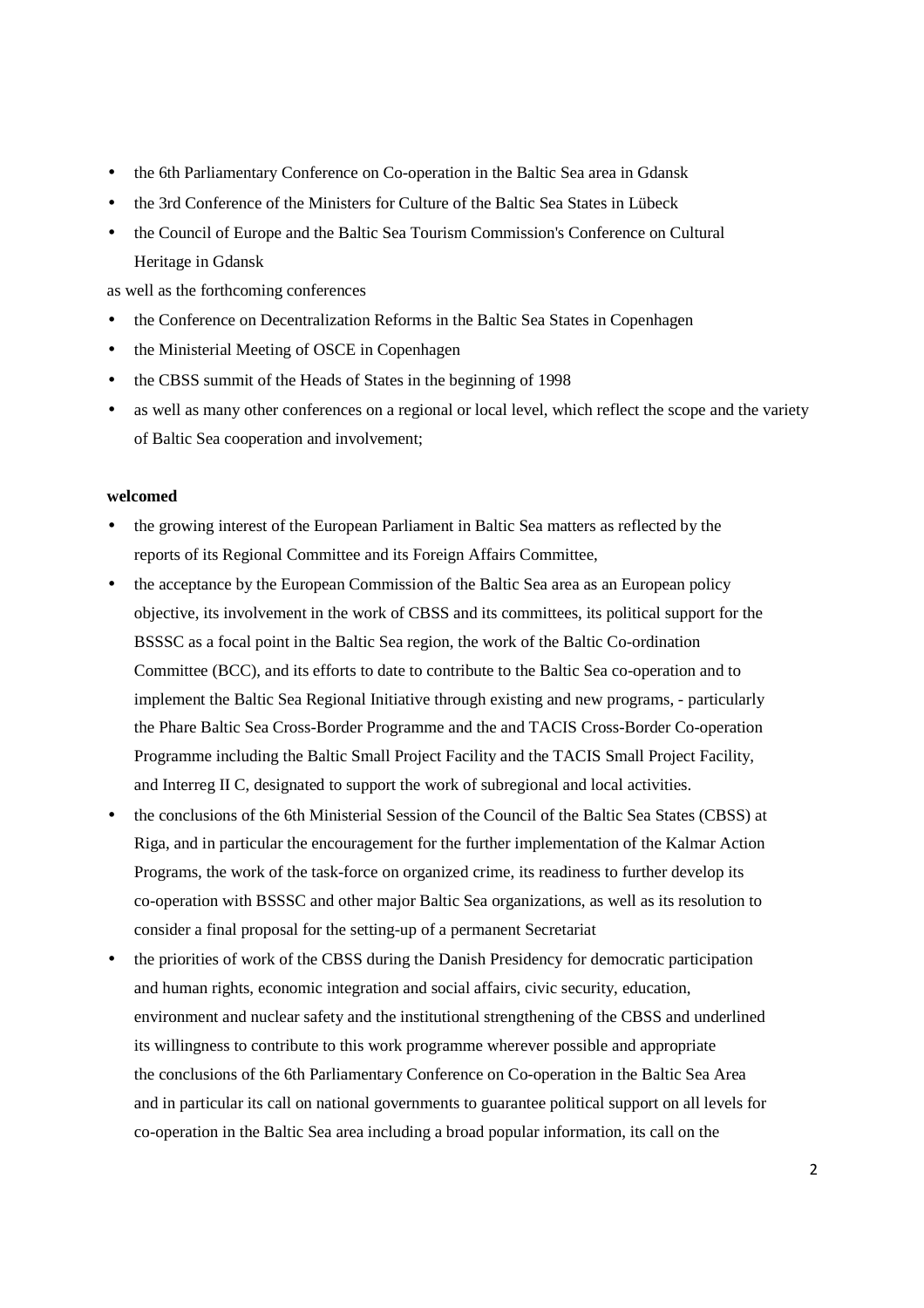European Union to support as far as possible and feasible the candidate countries in their efforts to qualify for EU-membership and to make use whenever possible, of the expertise of the subregional and local level for the implementation of a pre-accession-strategy, and encouraged its intentions to further develop and consolidate this important political body into a major Baltic Sea partner organization

• the work by the Congress of Local and Regional Authorities of the Council of Europe and the Assembly of European Regions for a European Charter for Regional Self Government.

### **II. The Conference**

called upon the Council of Baltic Sea States (CBSS)

- to continue and wherever possible further strengthen its efforts for stability and security in the Baltic Sea area
- in particular to give high priority to the fight against organized crime and corruption, and to combat money laundering, drug trafficking, trafficking in women and sex-tourism involving children
- to use the Kalmar Action Programs as the major policy framework for the development of the Baltic Sea area and to make use of the particular know-how and expertise of the regional and local level in this process.
- to support the regional and local level politically and financially in their efforts to establish and enhance co-operation in the Baltic Sea area in all fields
- to consider the social dimension as a constituting element of Baltic Sea Tradition and Baltic Sea co-operation
- to actively support the setting up of a Baltic Sea Youth foundation along the lines of the successful Franco-German youth institution
- to proceed with the envisaged strengthening of the CBSS and to consider in particular the setting-up of a permanent Secretariat as a major contribution for the stabilization of Baltic Sea co-operation

called upon the European Union

- to appeal to national governments in order to ensure the ratification of the Europe- agreements with the Baltic States without further delay
- to see to it that the opportunities which provide the partnership-agreement with Russia are used to its full potential
- to support as far as possible and feasible the applicant countries of the Baltic Sea area in their efforts to qualify for EU-membership and for fair and equal negotiation chances for all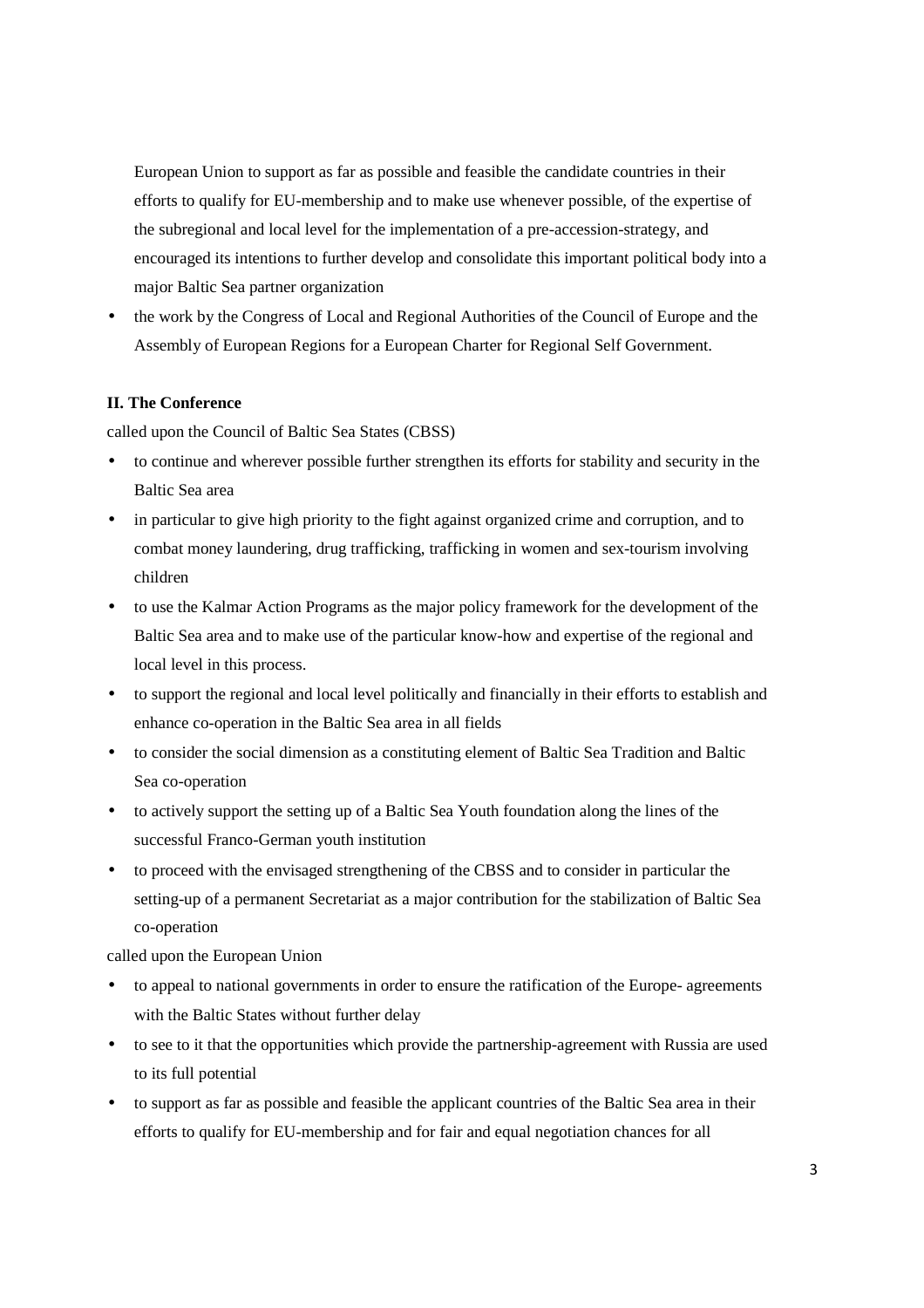democratic applicant countries

- to promote, that the accession-partnerships also actively involve the sub-regional and local level, especially in such areas as environment, transport, energy and structural funds in order to strengthen institutional and administrative capacity to implement community legislation.
- to optimize the effects of its policies and programs through improved transparency and practicability, in particular by enhancing flexibility and compatibility, by decentralizing the management of its programs and by setting up a Baltic Sea desk in the Commission as well as a joint programme framework (Baltic Sea Fund)
- to actively support as part of the pre-accession strategy the transfer of the know-how among BSSSC-members in the management of EU structural funds by giving financial support to networks and twinning arrangements which can give the candidate countries operational experience with EU structural funds.
- to support efforts to consolidate a Northern dimension as a bases for an enhanced co-operation between northern regions in the European Union and the Russian Federation.

## **III. The Conference took note with great satisfaction of**

- the progress achieved so far, a notable spirit of joint commitment and a growing mutual understanding on all levels of Baltic Sea co-operation
- the BSSSC paper implementation of the Action Programs of Kalmar on the subregional level and in particular
- the interim reports of the Working Groups, and encouraged them to develop their role as focal points for the regional and local actors, as think-tanks for the Baltic Sea co-operation and as expert discussion partners for other bodies and organizations on the international, national and regional level
- a first list of promotional co-operation projects, which as model projects should set examples for further activities, and encouraged the Working Groups and participating regions to contribute, together with the Secretariat, to an early implementation and to come up with new project ideas
- the valuable work of the four workshops of this conference underlining the importance of such issues as the development of regionalization in the Baltic Sea area, the common heritage of the Baltic Sea region and its role for future development and co-operation, citizen participation in
- the Baltic Sea co-operation as an in dispensable part of the people-to-people approach and the contribution of the local and regional actors to the implementation of the Agenda 21 for the Baltic Sea area, and asked the permanent Working Groups to follow up on these deliberations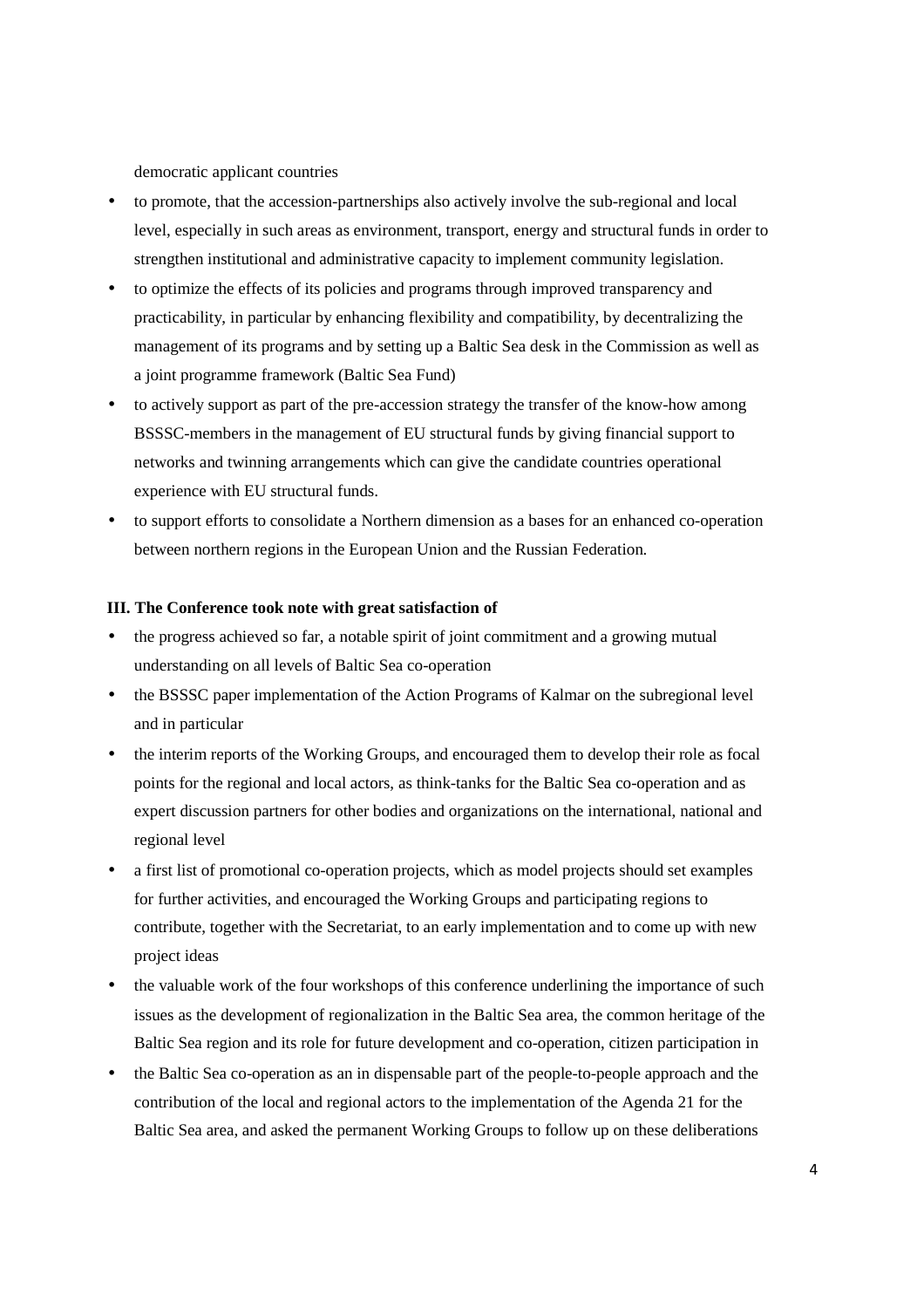- the second Partner Search Forum, which provided again a successful meeting place for presenting and organizing co-operation projects, and of the generous support by the European Commission, and encouraged ideas to make this a permanent item on the Baltic Sea Calendar
- the call for further improving and deepening the co-ordination and co-operation between the major Baltic Sea organizations
- the successful work of the newly established Secretariat of BSSSC.

#### **IV. The Conference accepted the new terms of reference as proposed by the Board of BSSSC.**

• The Conference expressed its deep respect and its thanks to the parting Speaker of BSSSC, Minister Gerd Walter, for his outstanding devotion to the Baltic Sea Co-operation and his success in establishing and shaping BSSSC

• The Conference welcomed the new Speaker, Knud Andersen, County Mayor of Bornholm, wished him all success in his new office and approved of the political priorities for the next year as put forward by him on behalf of the Board of the BSSSC:

• The BSSSC shall be the contact centre for the regions in the Baltic Sea area and shall act as intermediary for regional demands and strategies for a democratic, economic, social and sustainable development of the region. The BSSSC shall ensure a common targeted policy for the Baltic Sea region in international forums and in relation to the CBSS, the European Union and the national governments. The BSSSC shall work for a more specific and goal-oriented use of the available financial sources, in order to ensure the implementation of concrete projects to the benefit of all regions in the Baltic Sea area.

• The BSSSC shall act as an umbrella organization for all actors and organizations In the Baltic Sea region and it shall ensure a good information flow and co-operation between those actors.

The BSSSC shall be a market place for the exchange of experiences between the regions and for the creation of new partnerships. The BSSSC, through its working groups, shall also actively contribute to the identification of new co-operation projects in the regions, and help to find financial sources for such projects. The BSSSC shall ensure that all regions have the possibility to participate in these projects on equal terms.

• The Conference gratefully accepted the invitation of the six Danish County Councils to hold the next annual Meeting 1998 in Roskilde, Denmark.

The 1999 meeting will take place in Kaunas, Lithuania.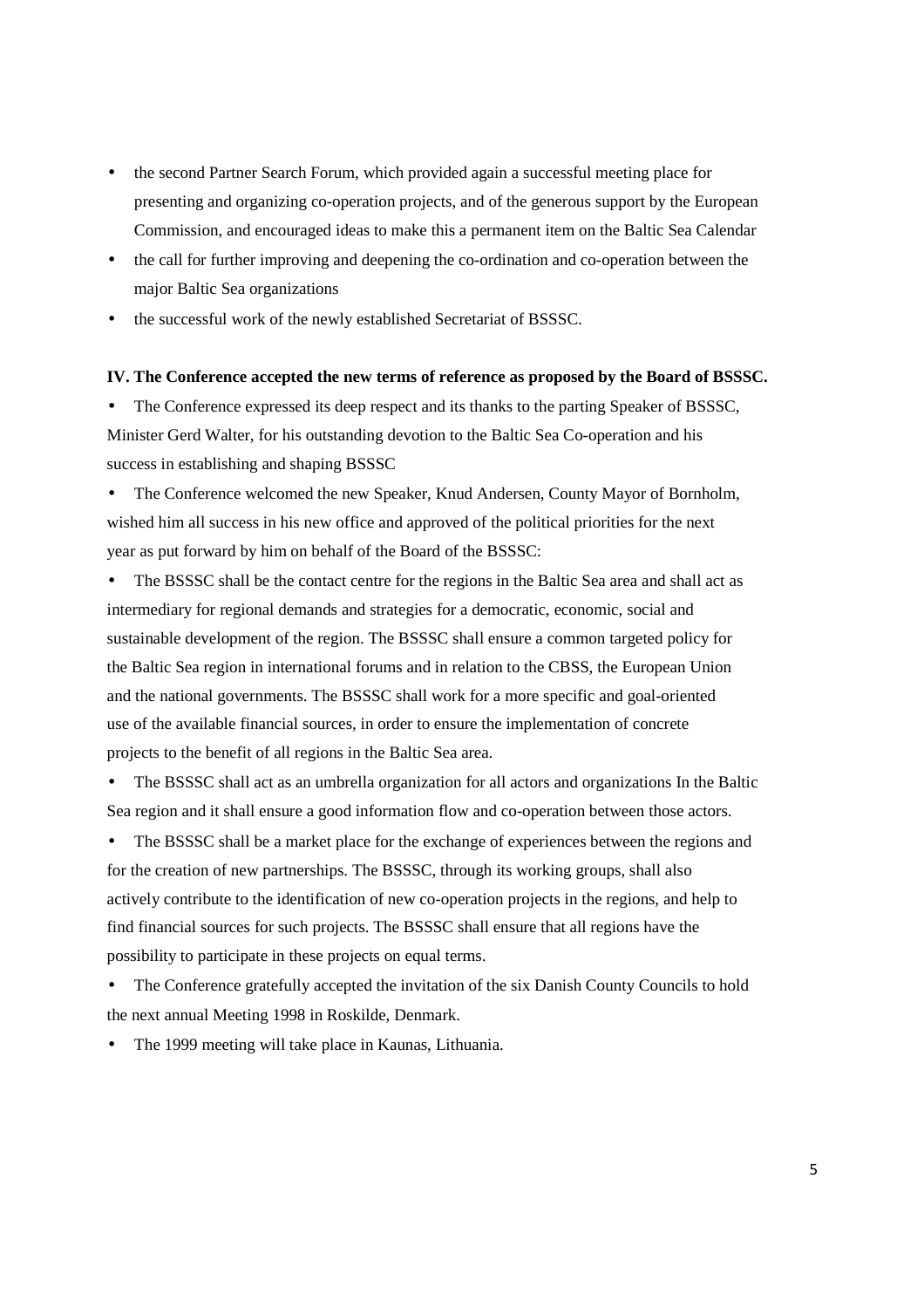## **Workshop I -Regional Development in an EU Context**

# **I. Objectives**

The aim of the workshop was to discuss ongoing changes in the regional structures of the Baltic Sea States and their implications for co-operation with the Commission of the European Union.

### **II. Discussions**

The workshop affirmed that the goal of sub-regional co-operation among the Baltic Sea States is

- to promote stability, security and democratic processes as well as further economic development
- to reinforce the role of a strong basis for implementation of democracy and sustainability
- to facilitate cross-border co-operation between sub-regions in order to encourage trade and business

## **III. Conclusions**

While affirming the necessity of project funding instruments as a means to promote joint development activities, the workshop asked the Commission to review the rules that govern the access to project funding. The complexity of the rules presently tend lead to a low success rate among applications, thus discouraging the cross-border co-operation these instruments are designed to promote.

The Workshop encouraged the BSSSC Secretariat to strengthen its capacity to support regions planning or developing co-operative activities. Specifically the workshop recommended the secretariat to provide expert advice, to collect and maintain information about regional actors, networks and projects and to make them readily available. The workshop recommended that the work on documenting regional structures and current trends be continued and reported in the Baltic Sea Region and Urban Management Conference in Helsinki, December 10-13, 1997.

#### **Workshop II -Common Heritage of the Baltic Sea Region and Prospects for the Future**

The Workshops main objectives were the Cultural Heritage, Tourism and Economic development in the Baltic Sea Region and the inter-link between these areas.

The Workshop recognized a tremendous willingness, largely based on sympathy among the workshop participants, which led to the conviction that if there is a will like such, there is a way to continue on this path of sub-regional co-operation and achieve the goals it is aimed at.

The Workshop recognized the cultural heritage as an essential part of all kinds of activities, as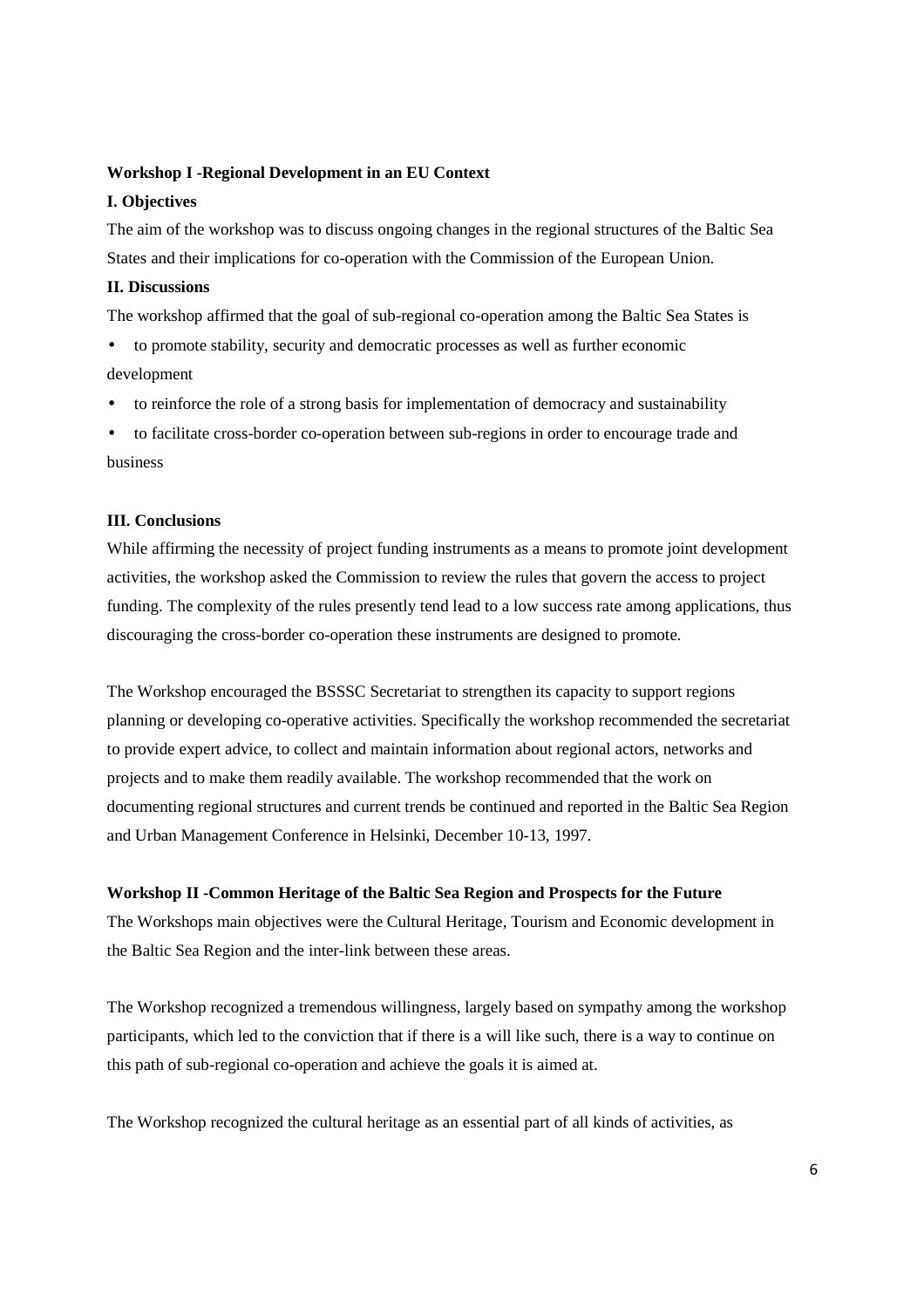reflected in the main objectives of the discussion. The exchange of arts and cultural events, the important impact on education, the development of personal contacts among the citizens of the Baltic Sea States, the great importance for tourism, the co-operation of businesses and entrepreneurs, which largely rely on personal contacts and understanding - all of these and many more issues of our lives are effected by our cultural heritage and cultural identity.

It was therefore concluded, that The Baltic Sea Region is a valuable independent multicultural unit of various subregions with its own values within present and future Europe.

There is an absolute necessity to elaborate and develop means of communication among the citizens of the Baltic Sea Region, by way of publication, infrastructural improvements, exchange of information, also via electronic means, such as the Baltic Sea Alliance.

There is an urgent need to concretize the established mechanisms and structures through cultural projects in order to achieve an authentic and mutual understanding and consciousness for a cultural identity in the Baltic Sea Region.

The Balder Heritage Programme offers a platform for joint development between the regions in the Baltic Sea Area, regarding cultural tourism.

The Workshop strongly supports the Idea that local and regional democratic authorities should cooperate to promote the creation of a joint Baltic Sea Action plan for:

- the preservation and development of strategically important parts of our common heritage
- joint initiatives for the promotion of sustainable and cultural tourism for it is convinced, that culture, nature and environment are vital elements of tourism and economic development, as well as of trade and industry in the Baltic Sea Region
- the creation of new transport links, such as ferries and railroads, to create new bridges between the people in the Baltic Sea Region.

#### **Workshop III -Citizen Participation in Baltic Sea Co-operation**

#### **I. Objectives**

The objective of the workshop was to deal with citizen participation in general, as to what are the obstacles and the possibilities for participation. A special focus was to be laid on the participation of women and youth and the role of NGO's and their co-operation with governmental authorities. As a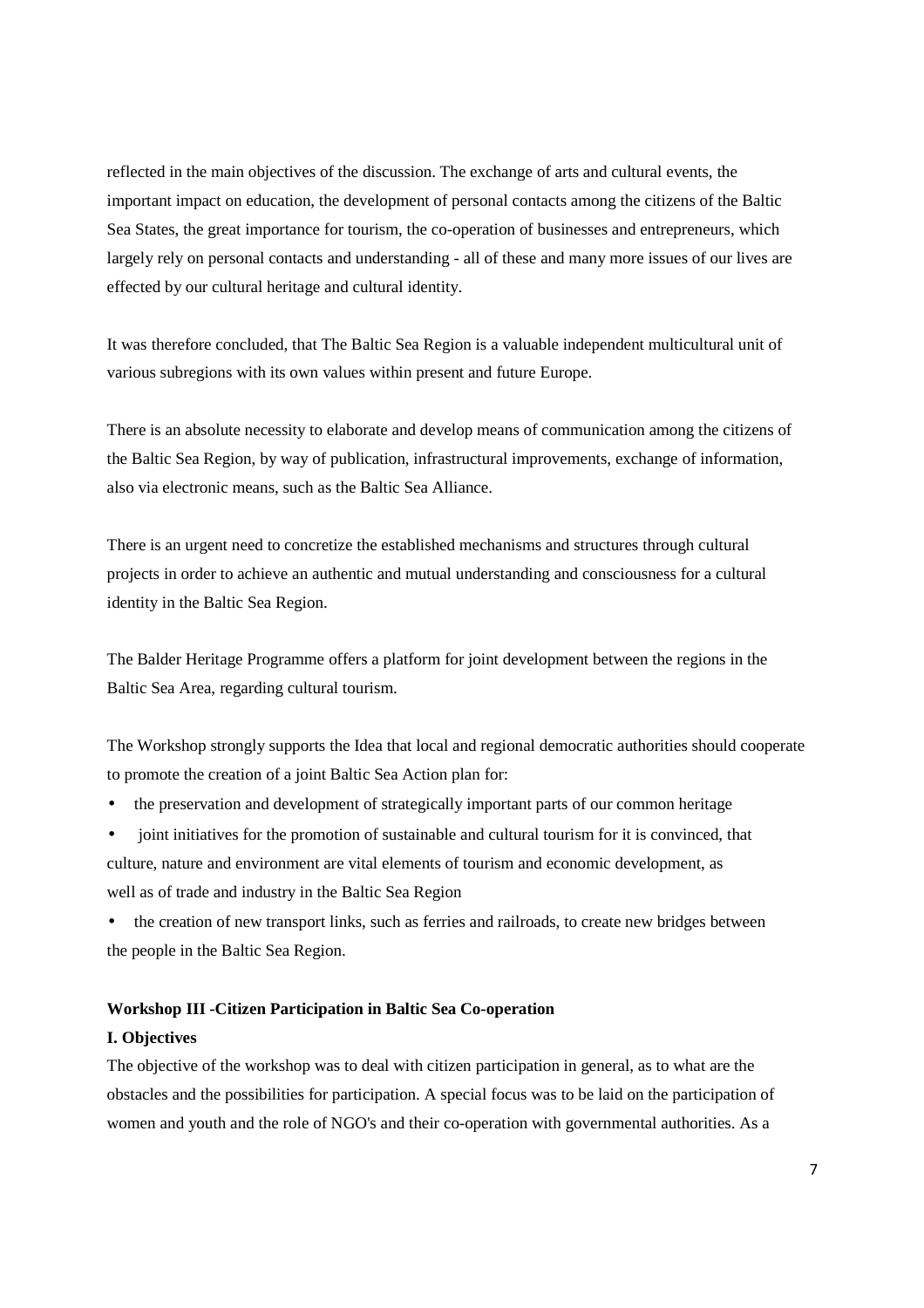specific example of citizen participation, activities of NGO's as well as Governmental (legal) actions, the workshop discussed the recent development on trafficking in women.

# **II. Discussions**

Obstacles to citizen participation:

- Lack of interest in politics.
- Lack of financial compensation for elected representatives of local government.
- Prejudices against women and minorities, concerning their role in politics.
- Traditional male dominated communication patterns.
- Lack of Baltic identification.
- National and cultural differences.
- Differences between rich and poor regions.
- Lack of funding, particularly for NGO's.

# **III. Conclusions**

Examples for solutions:

- Surveys and studies on the opinions and concerns of young people.
- Programs to activate and strengthen regional identification.
- Special compensation for women representatives.
- Language education and communication training, especially for women.
- Participation programs of children and young people, in matters of their concern.
- Special privileges for people doing voluntary work in NGO's.
- Extension of the voting right to minorities, including young people 16 years and older.
- Construction and strengthening of networks.

Because of the importance of the issue of trafficking in women, especially in the Baltic Sea Region, the workshop calls on the BSSSC to keep this issue on the agenda and urge national governments to strengthen the co-operation and build up networks with NGO's, support the victims, and enforce prosecution of this particular form of organized crime.

#### **Workshop IV -Agenda 21**

## **Objectives**

The main objectives were to deal with environmental strategies for the Baltic Sea Region, their interconnection with other policies, and in particular, the role of subregions in the process.